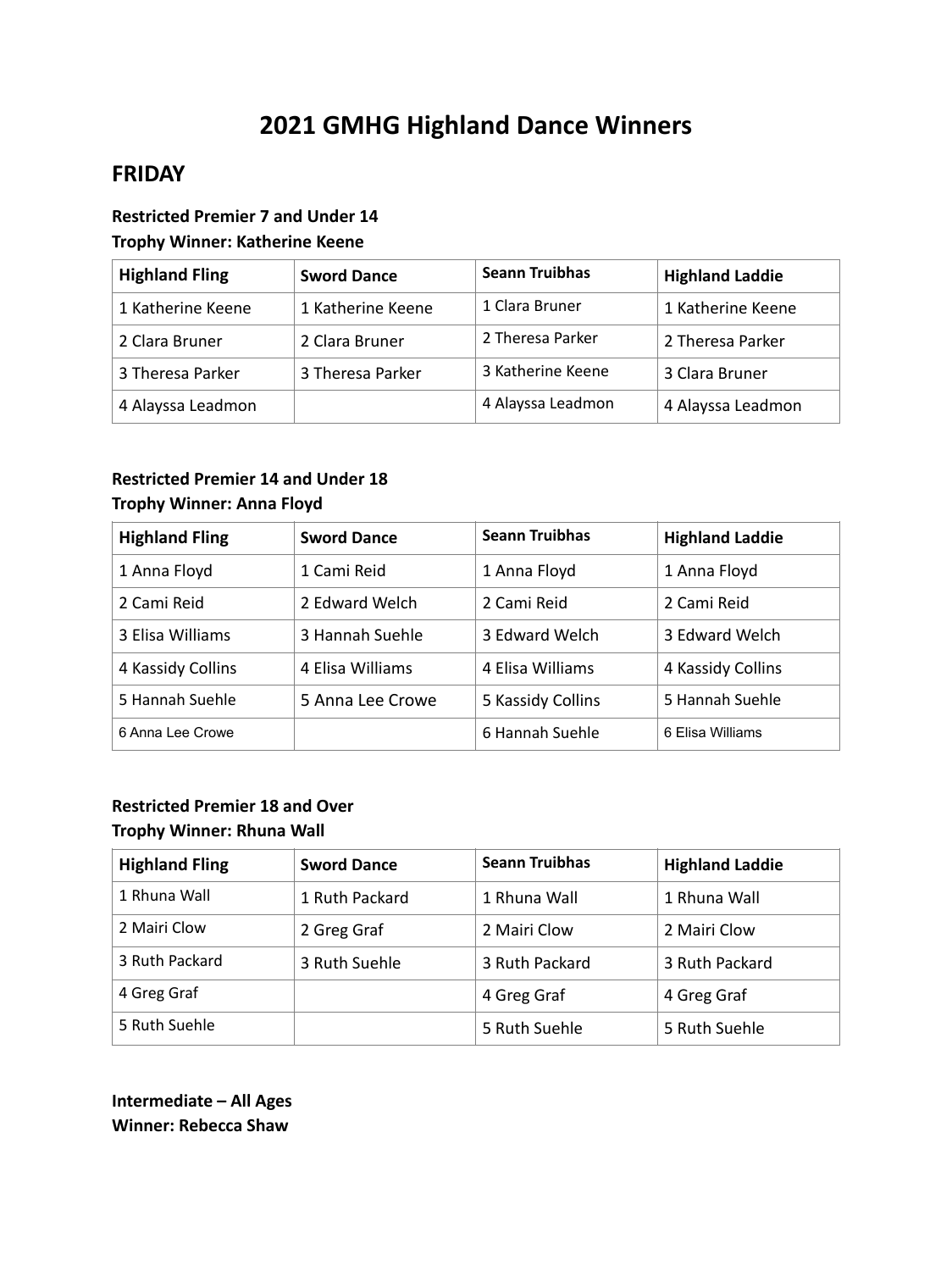| <b>Sailors Hornpipe</b> |
|-------------------------|
| 1 Rebecca Shaw          |
| 2 Rosemary Walker       |
| 3 Rebecca Law           |
| 4 Doris E Mills         |
| 5 Emma Keene            |
| 6 Jessica Higgins       |

# **Pre-Premier Solo Choreography – All Ages Winner: Robina Walker**

| <b>Solo Choreography</b> |
|--------------------------|
|                          |

Robina Walker

2 Rosemary Walker

3 Max Graf

4 Julia LoPresti

5 Finn Graf

### **Premier Solo Choreography – 14 and Under Winner: Morgan O'Connor**

### **Solo Choreography**

- 1 Morgan O Connor
- 2 Theresa Parker
- 3 Clara Bruner
- 4 Alayssa Leadmon

### **Premier Solo Choreography – 15 and Over Winner: Mairi Clow**

#### **Solo Choreography**

1 Mairi Clow

2 Catherine Dwyer

3 Frances Laufer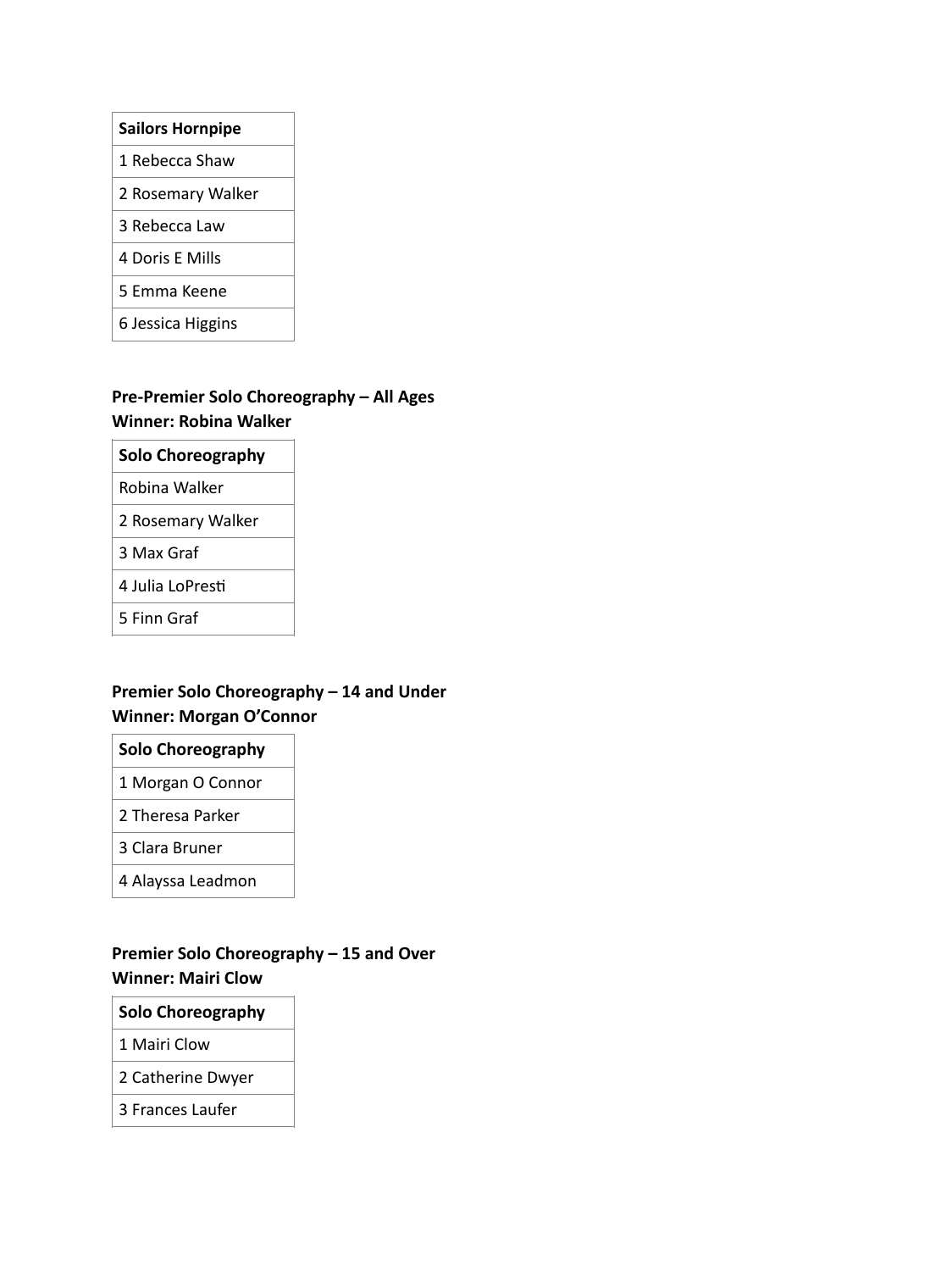# **SATURDAY GMHG Atlantic International Highland Competition**

### **Premier 7 and Under 13 Trophy Winner: Isla Higgins**

| <b>Highland Fling</b> | <b>Sword Dance</b> | <b>Seann Truibhas</b> | <b>Highland Laddie</b> |
|-----------------------|--------------------|-----------------------|------------------------|
| 1 Isla Higgins        | 1 Katherine Keene  | 1 Isla Higgins        | 1 Isla Higgins         |
| 2 Clara Bruner        | 1 Isla Higgins     | 2 Riley Vinson        | 2 Riley Vinson         |
| 3 Theresa Parker      | 3 Riley Vinson     | 3 Clara Bruner        | 3 Katherine Keene      |
| 4 Katherine Keene     | 4 Clara Bruner     | 4 Theresa Parker      | 4 Clara Bruner         |
| 5 Riley Vinson        | 5 Theresa Parker   | 5 Katherine Keene     | 5 Theresa Parker       |
| 6 Alayssa Leadmon     | 6 Alayssa Leadmon  | 6 Alayssa Leadmon     | 6 Alayssa Leadmon      |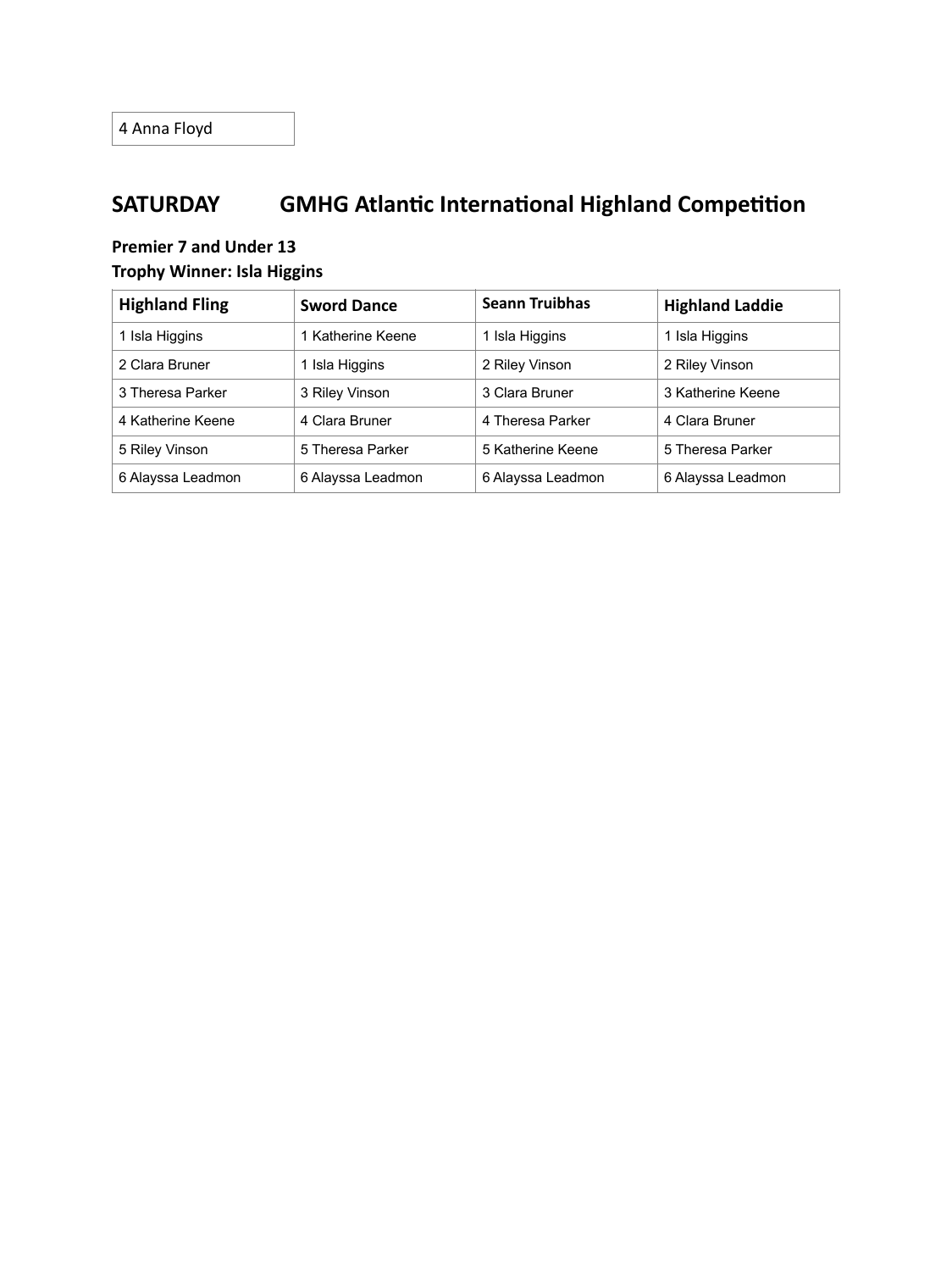### **Premier 13 and Under 16 Trophy Winner: Reese Mackey**

| <b>Highland Fling</b> | <b>Sword Dance</b> | <b>Seann Truibhas</b> | <b>Highland Laddie</b> |
|-----------------------|--------------------|-----------------------|------------------------|
| 1 Reese Mackey        | 1 Reese Mackey     | 1 Reese Mackey        | 1 Reese Mackey         |
| 2 Camille Campbell    | 2 Morgan O'Connor  | 2 Camille Campbell    | 2 Camille Campbell     |
| 3 Catherine Dwyer     | 3 Catherine Dwyer  | 3 Catherine Dwyer     | 3 Morgan O'Connor      |
| 4 Morgan O'Connor     | 4 Kassidy Collins  | 4 Morgan O'Connor     | 4 Catherine Dwyer      |
| 5 Kassidy Collins     | 5 Edward Welch     | 5 Kassidy Collins     | 5 Kassidy Collins      |
| 6 Edward Welch        | 6 Hannah Suehle    | 6 Hannah Suehle       | 6 Hannah Suehle        |

### **Premier 16 and Under 21 Trophy Winner: Alayna Rubach**

| <b>Highland Fling</b> | <b>Sword Dance</b>  | <b>Seann Truibhas</b> | <b>Highland Laddie</b> |
|-----------------------|---------------------|-----------------------|------------------------|
| 1 Alayna Rubach       | 1 Alayna Rubach     | 1 Alayna Rubach       | 1 Alayna Rubach        |
| 2 Frances Laufer      | 2 Frances Laufer    | 2 Frances Laufer      | 2 Frances Laufer       |
| 3 Anna Floyd          | 3 Anna Floyd        | 3 Evelyn Fite         | 3 Anna Floyd           |
| 4 Evelyn Fite         | 4 Evelyn Fite       | 4 Anna Floyd          | 4 Evelyn Fite          |
| 5 Killi-An Seltmann   | 5 Anna Lee Crowe    | 5 Killi-An Seltmann   | 5 Killi-An Seltmann    |
| 6 Anna Lee Crowe      | 6 Killi-An Seltmann | 6 Anna Lee Crowe      | 6 Anna Lee Crowe       |

### **Premier 21 and Over Trophy Winner: Caroline Drummond**

| <b>Highland Fling</b> | <b>Sword Dance</b>  | <b>Seann Truibhas</b> | <b>Highland Laddie</b> |
|-----------------------|---------------------|-----------------------|------------------------|
| 1 Caroline Drummond   | 1 Caroline Drummond | 1 Caroline Drummond   | 1 Caroline Drummond    |
| 2 Rhuna Wall          | 2 Ruth Packard      | 2 Rhuna Wall          | 2 Ruth Packard         |
| 3 Mairi Clow          | 3 Elaine Hinkel     | 3 Mairi Clow          | 3 Rhuna Wall           |
| 4 Elaine Hinkel       | 4 Greg Graf         | 4 Ruth Packard        | 4 Mairi Clow           |
| 5 Greg Graf           | 5 Mairi Clow        | 5 Greg Graf           | 5 Elaine Hinkel        |
| 6 Ruth Packard        |                     | 6 Elaine Hinkel       | 6 Greg Graf            |

# **SATURDAY GMHG Atlantic International Highland Competition**

**Pre-Premier – Primary – All Ages**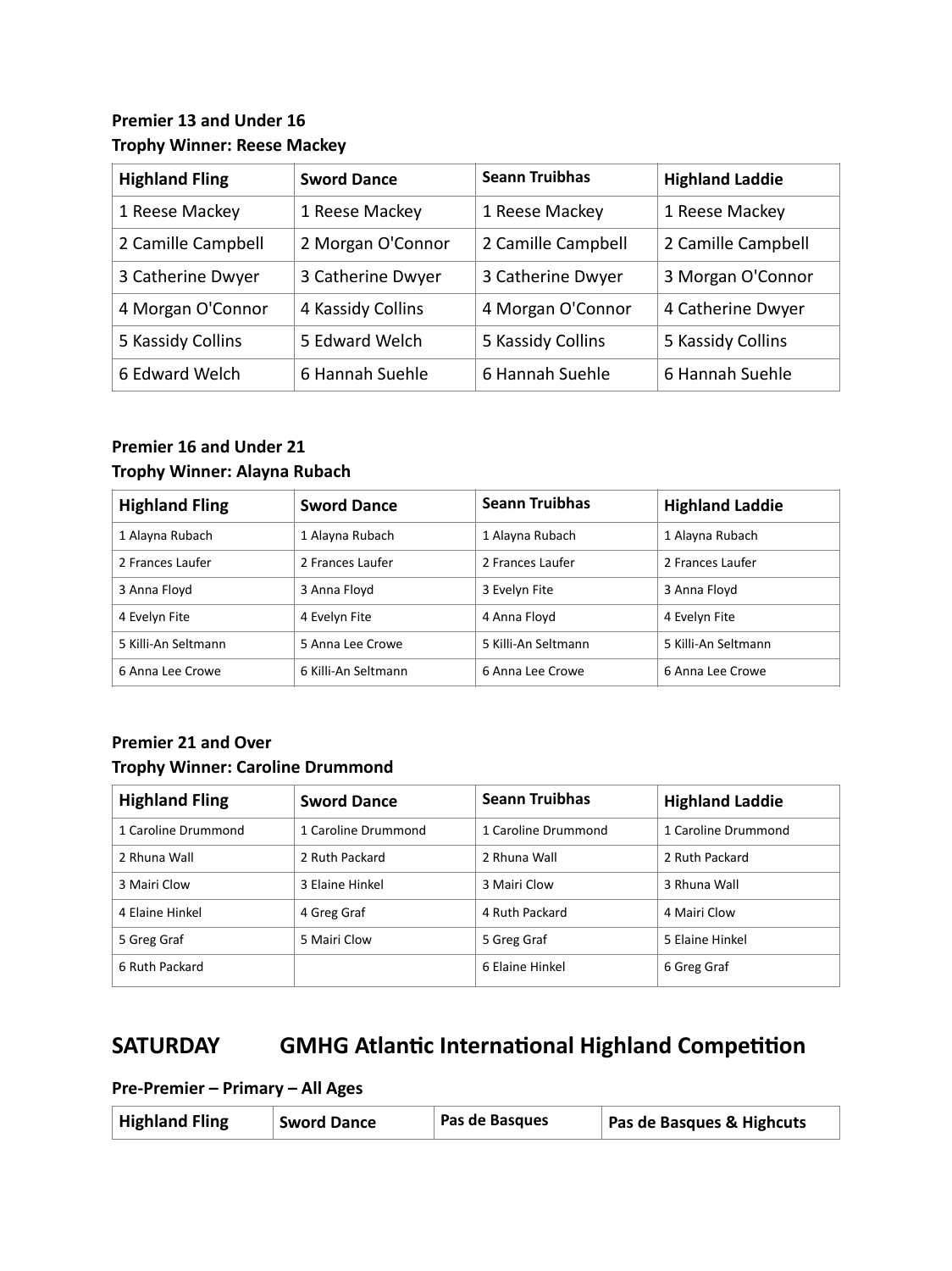| 1 Innes O'Connor | 1 Innes O'Connor | 1 Emma Lindeman   | 1 Emma Lindeman   |
|------------------|------------------|-------------------|-------------------|
| 2 Emma Lindeman  | 2 Emma Lindeman  | 2 Innes O'Connor  | 2 Innes O'Connor  |
|                  |                  | 3 Elliott Higgins | 3 Evie Bartow     |
|                  |                  | 4 Evie Bartow     | 4 Maryanne Walker |
|                  |                  | 5 Maryanne Walker | 5 Elliott Higgins |
|                  |                  | 6 Maysen Cowan    | 6 Maysen Cowan    |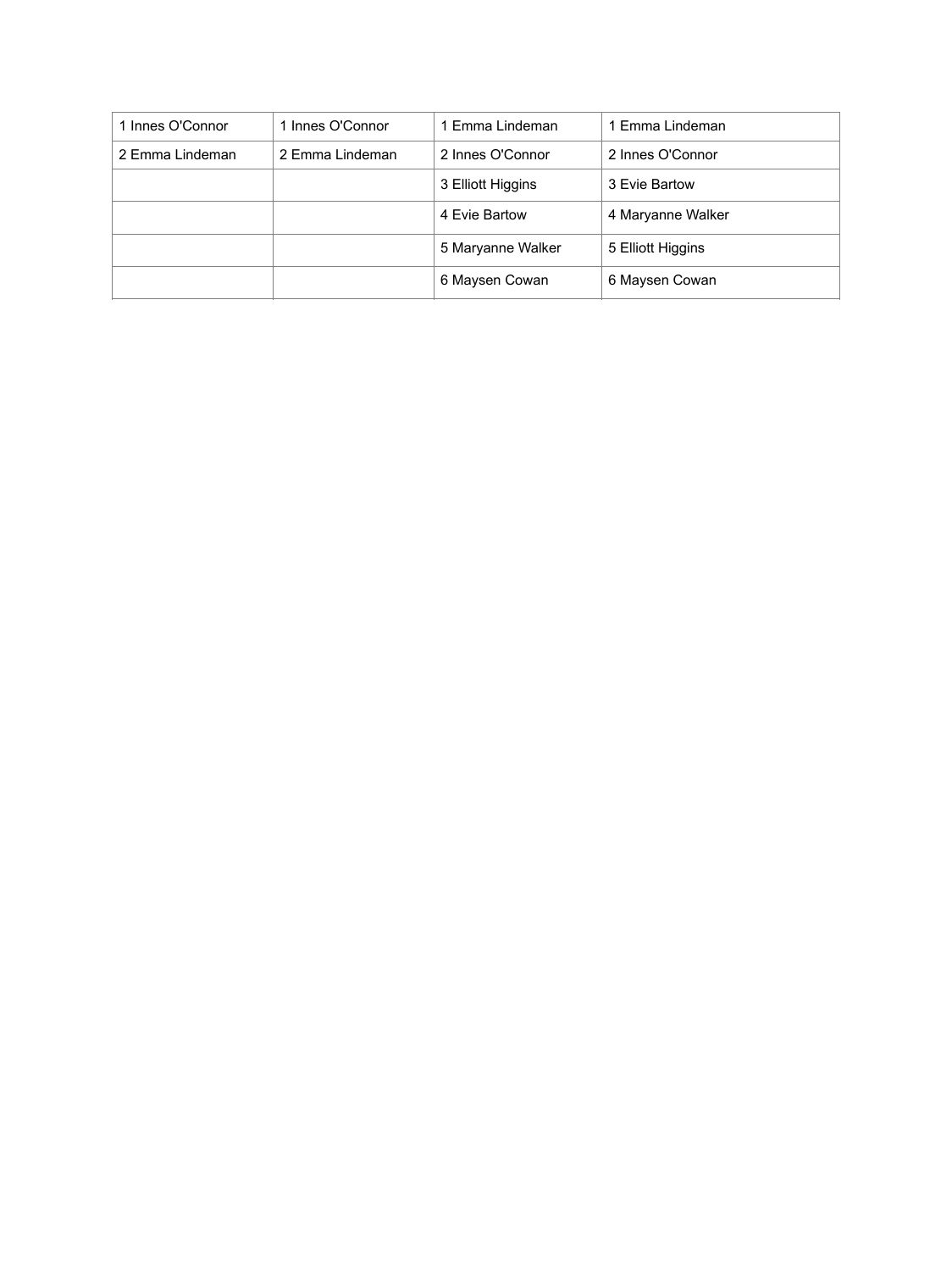### **Pre-Premier – Beginner 10 and Under Trophy Winner – Katherine Taylor**

| <b>Highland Fling</b> | <b>Sword Dance</b>  | <b>Seann Truibhas</b> |
|-----------------------|---------------------|-----------------------|
| 1 Josephine Higgins   | 1 Katherine Taylor  | 1 Katherine Taylor    |
| 2 Katherine Taylor    | 2 Josephine Higgins | 2 Josephine Higgins   |
| 3 Fiona Bartow        | 3 Fiona Bartow      | 3 Chase Leadmon       |
| 4 Finn Graf           |                     | 4 Finn Graf           |
| 5 Chase Leadmon       |                     | 5 Margaret Walker     |
| 6 Margaret Walker     |                     |                       |

## **Pre-Premier – Beginner 11 and Over Trophy Winner – Maisie Smith-Zoh**

| <b>Highland Fling</b> | <b>Sword Dance</b>   | <b>Seann Truibhas</b> |
|-----------------------|----------------------|-----------------------|
| 1 Maisie Smith-Zoh    | 1 Charlotte Charters | 1 Maisie Smith-Zoh    |
| 2 Alaric Davidson     | 2 Maisie Smith-Zoh   | 2 Heather McCabe      |
| 3 Graelin Pearson     | 3 Graelin Pearson    | 3 Charlotte Charters  |
| 4 Charlotte Charters  | 4 Heather McCabe     | 4 Graelin Pearson     |
| 5 Ella McDougal       | 5 Alaric Davidson    | 5 Alaric Davidson     |
| 6 Heather McCabe      | 6 Ella McDougal      | 6 Ian Suehle          |
|                       |                      |                       |

## **Pre-Premier – Novice 11 and Under Trophy Winner – Max Graf**

| <b>Highland Fling</b> | <b>Sword Dance</b> | <b>Seann Truibhas</b> |
|-----------------------|--------------------|-----------------------|
| 1 Max Graf            | 1 Max Graf         | 1 Max Graf            |
| 2 Maisie Mills        | 2 Lucy Floyd       | 2 Maisie Mills        |
| 3 Lucy Floyd          | 3 Maisie Mills     | 3 Kyla Cowan          |
| 4 Kyla Cowan          | 4 Kyla Cowan       | 4 Lucy Floyd          |

### **Pre-Premier – Novice 12 and Over Trophy Winner – Robina Walker**

| <b>Highland Fling</b> | <b>Sword Dance</b> | <b>Seann Truibhas</b> |
|-----------------------|--------------------|-----------------------|
| 1 Julia LoPresti      | 1 Robina Walker    | 1 Robina Walker       |
| 2 Robina Walker       | 2 Julia LoPresti   | 2 Julia LoPresti      |

**Pre-Premier – Intermediate – All Ages Trophy Winner – Rebecca Shaw**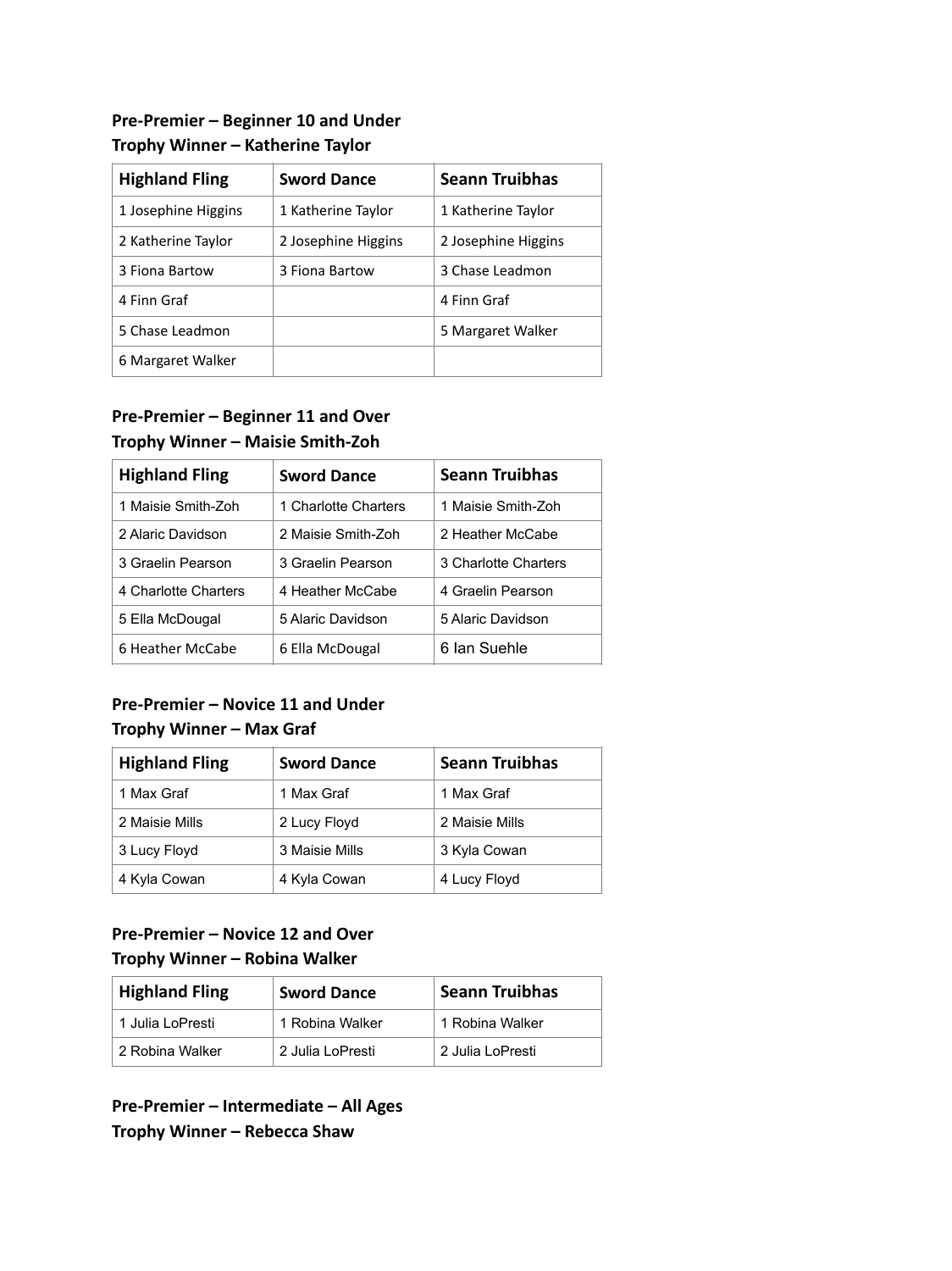| <b>Highland Fling</b> | <b>Sword Dance</b> | <b>Seann Truibhas</b> | <b>Highland Laddie</b> |
|-----------------------|--------------------|-----------------------|------------------------|
| 1 Rebecca Shaw        | 1 Emma Keene       | 1 Rebecca Shaw        | 1 Rosemary Walker      |
| 2 Emma Keene          | 2 Rebecca Shaw     | 2 Emma Keene          | 2 Rebecca Shaw         |
| 3 Doris E Mills       | 3 Rosemary Walker  | 3 Rosemary Walker     | 3 Emma Keene           |
| 4 Rosemary Walker     | 4 Rebecca Law      | 4 Doris E Mills       | 4 Rebecca Law          |
| 5 Jessica Higgins     | 5 Jessica Higgins  | 5 Rebecca Law         | 5 Doris E Mills        |
| 6 Rebecca Law         | 6 Doris E Mills    | 6 Jessica Higgins     |                        |

### **Pre-Premier – Most Promising Beginner Dancer Trophy Winner – Maisie Smith-Zoh**

#### **Premier – Best Premier Dancer - Saturday**

**Trophy Winners –** Reese Mackey, Alayna Rubach, and Caroline Drummond

# **SUNDAY GMHG Atlantic International Nationals Competition**

| <b>Highland Fling</b> | <b>Sword Dance</b> | Pas de Basques    | Pas de Basques & Highcuts |
|-----------------------|--------------------|-------------------|---------------------------|
| 1 Innes O'Connor      | 1 Innes O'Connor   | 1 Innes O'Connor  | 1 Emma Lindeman           |
| 2 Emma Lindeman       | 2 Emma Lindeman    | 2 Emma Lindeman   | 2 Innes O'Connor          |
|                       | 3 Corinne Kosydar  | 3 Corinne Kosydar | 3 Corinne Kosydar         |
|                       |                    | 4 Elliott Higgins | 4 Elliott Higgins         |
|                       |                    | 5 Maryanne Walker | 5 Maryanne Walker         |
|                       |                    | 6 Maysen Cowan    | 6 Maysen Cowan            |

#### **Pre-Premier – Primary – All Ages**

### **Pre-Premier – Beginner 11 and Under Trophy Winners – Maisie Smith-Zoh and Charlotte Charters**

| Flora                | <b>Scottish Lilt</b> |
|----------------------|----------------------|
| 1 Charlotte Charters | 1 Maisie Smith-Zoh   |
| 2 Maisie Smith-Zoh   | 2 Charlotte Charters |
| 3 Ella McDougal      | 3 Katherine Taylor   |
| 4 Katherine Taylor   | 4 Finn Graf          |
| 5 Margaret Walker    |                      |

#### **Pre-Premier – Beginner 12 and Over**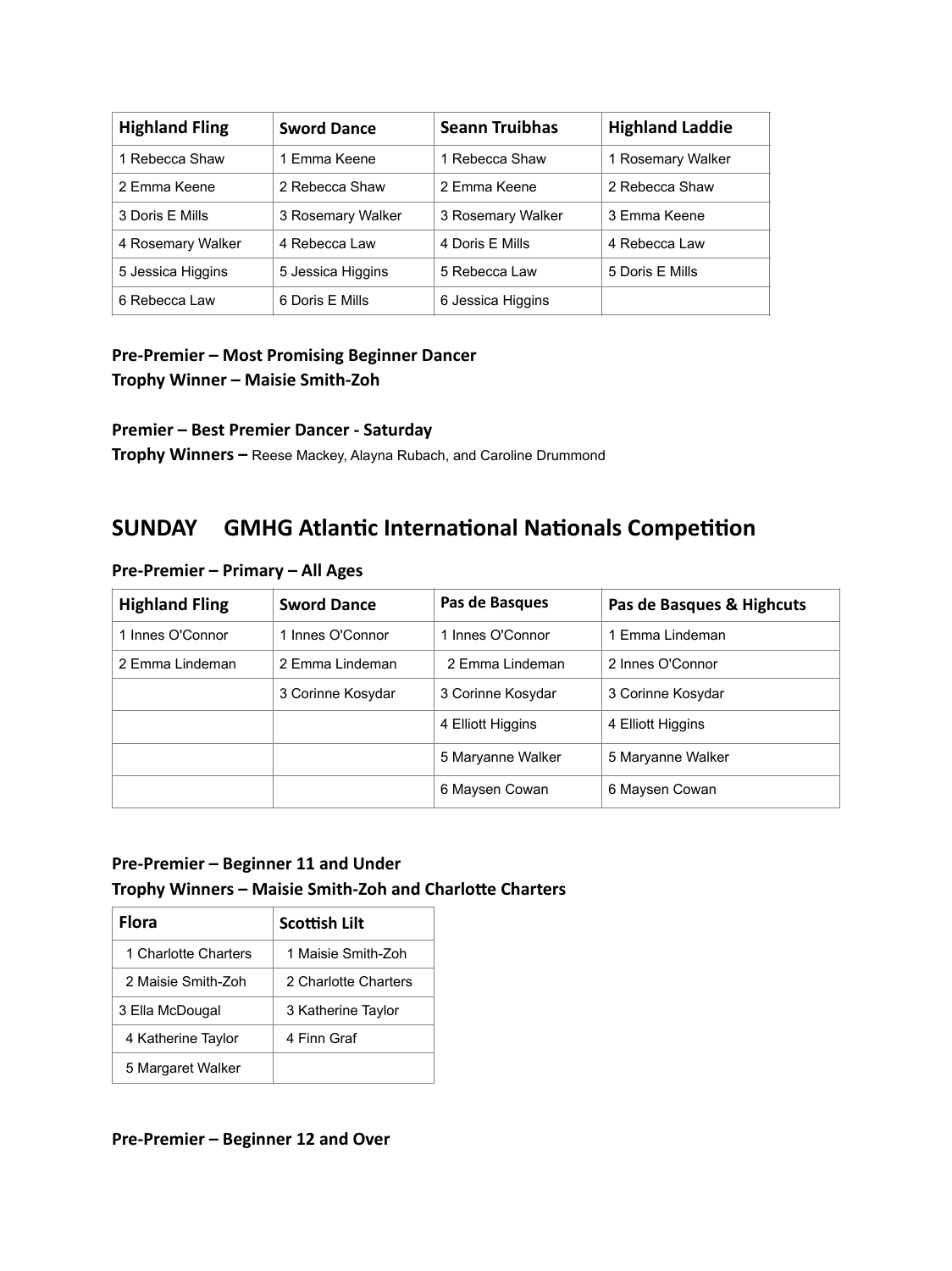#### **Trophy Winners – Alaric Davidson and Heather McCabe**

| <b>Flora</b>      | Scottish Lilt     |
|-------------------|-------------------|
| 1 Alaric Davidson | 1 Heather McCabe  |
| 2 Heather McCabe  | 2 Alaric Davidson |
| 3 Ian Suehle      | 3 Ian Suehle      |

### **Pre-Premier – Novice 11 and Under Trophy Winner – Max Graf**

| <b>Flora</b>        | <b>Scottish Lilt</b> |
|---------------------|----------------------|
| 1 Max Graf          | 1 Max Graf           |
| 2 Katelyn Wiedmeier | 2 Lucy Floyd         |
| 3 Lucy Floyd        | 3 Kyla Cowan         |
| 4 Kyla Cowan        | 4 Maisie F Mills     |
|                     | 5 Katelyn Wiedmeier  |

### **Pre-Premier – Novice 12 and Over Trophy Winners – Julia LoPresti and Robina Walker**

| <b>Flora</b>     | <b>Scottish Lilt</b> |
|------------------|----------------------|
| 1 Robina Walker  | 1 Julia LoPresti     |
| 1 Julia LoPresti | 2 Robina Walker      |

## **Pre-Premier – Intermediate – All Ages Trophy Winner – Rebecca Shaw**

| Flora             | Scottish Lilt     |
|-------------------|-------------------|
| 1 Rebecca Shaw    | 1 Rebecca Shaw    |
| 2 Emma Keene      | 2 Rosemary Walker |
| 3 Jessica Higgins | 3 Emma Keene      |
| 4 Rosemary Walker | 4 Doris F Mills   |
| 5 Doris E Mills   | 5 Jessica Higgins |

### **Premier 7 and Under 13 Trophy Winner: Isla Higgins**

| <b>Flora</b>   | Scottish Lilt  | <b>Village Maid</b> | <b>Earl of Error</b> |
|----------------|----------------|---------------------|----------------------|
| 1 Isla Higgins | 1 Isla Higgins | 1 Isla Higgins      | 1 Alayssa Leadmon    |
| 2 Riley Vinson | 2 Clara Bruner | 2 Clara Bruner      | 2 Riley Vinson       |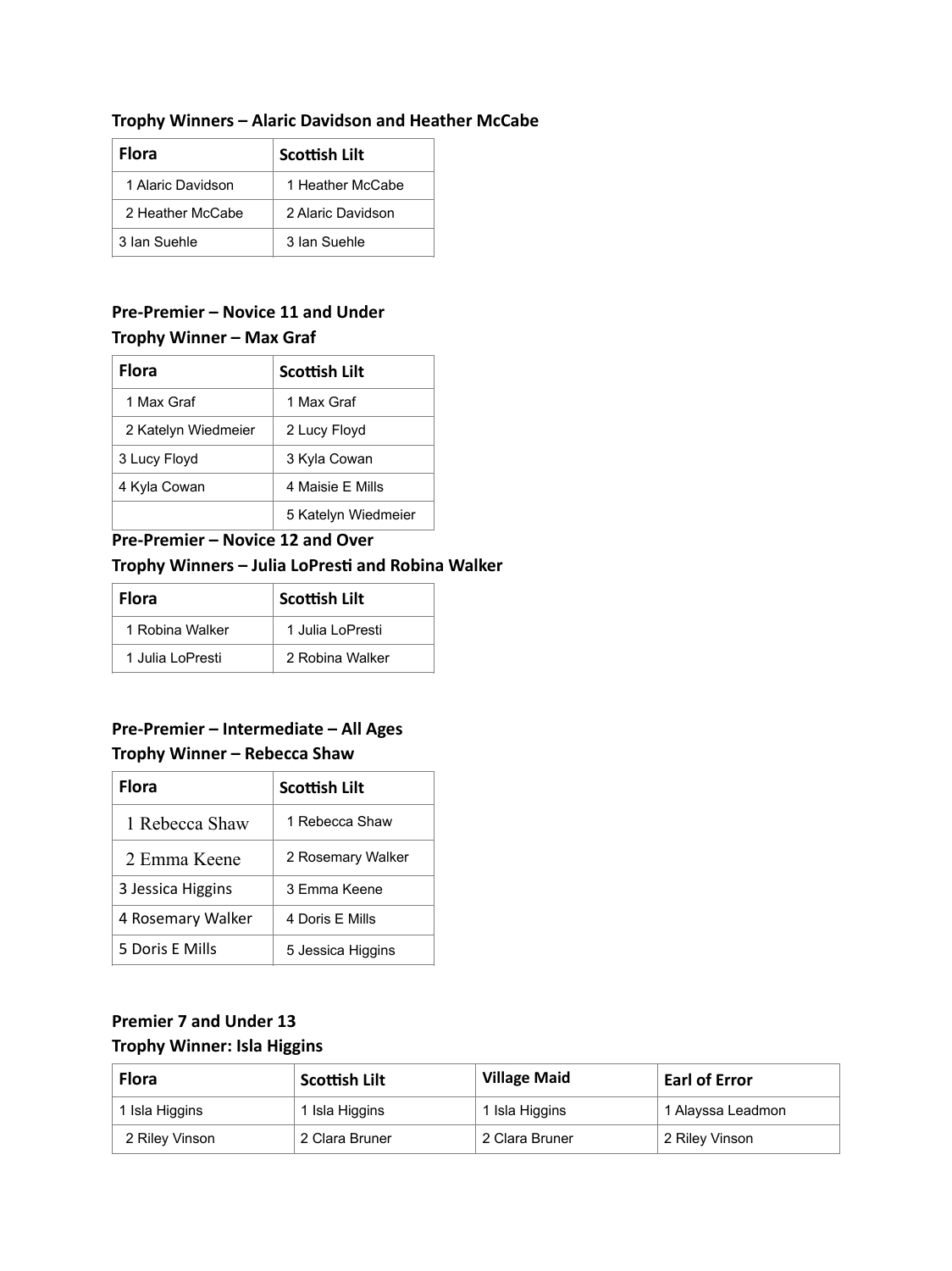| 3 Clara Bruner    | 3 Riley Vinson    | 3 Riley Vinson    | 3 Clara Bruner   |
|-------------------|-------------------|-------------------|------------------|
| 4 Katherine Keene | 4 Katherine Keene | 4 Alayssa Leadmon | 4 Theresa Parker |
| 5 Theresa Parker  | 5 Theresa Parker  | 5 Theresa Parker  |                  |
| 6 Alayssa Leadmon |                   |                   |                  |

## **Premier 13 and Under 16 Trophy Winner: Reese Mackey**

| <b>Flora</b>       | Scottish Lilt      | <b>Village Maid</b> | <b>Earl of Error</b> |
|--------------------|--------------------|---------------------|----------------------|
| 1 Reese Mackey     | 1 Reese Mackey     | 1 Reese Mackey      | 1 Reese Mackey       |
| 2 Camille Campbell | 2 Morgan O'Connor  | 2 Morgan O'Connor   | 2 Morgan O'Connor    |
| 3 Morgan O'Connor  | 3 Camille Campbell | 3 Camille Campbell  | 3 Camille Campbell   |
| 4 Catherine Dwyer  | 4 Catherine Dwyer  | 4 Catherine Dwyer   | 4 Catherine Dwyer    |
| 5 Kassidy Collins  | 5 Kassidy Collins  | 5 Kassidy Collins   | 5 Kassidy Collins    |
| 6 Hannah Suehle    | 6 Hannah Suehle    | 6 Hannah Suehle     | 6 Hannah Suehle      |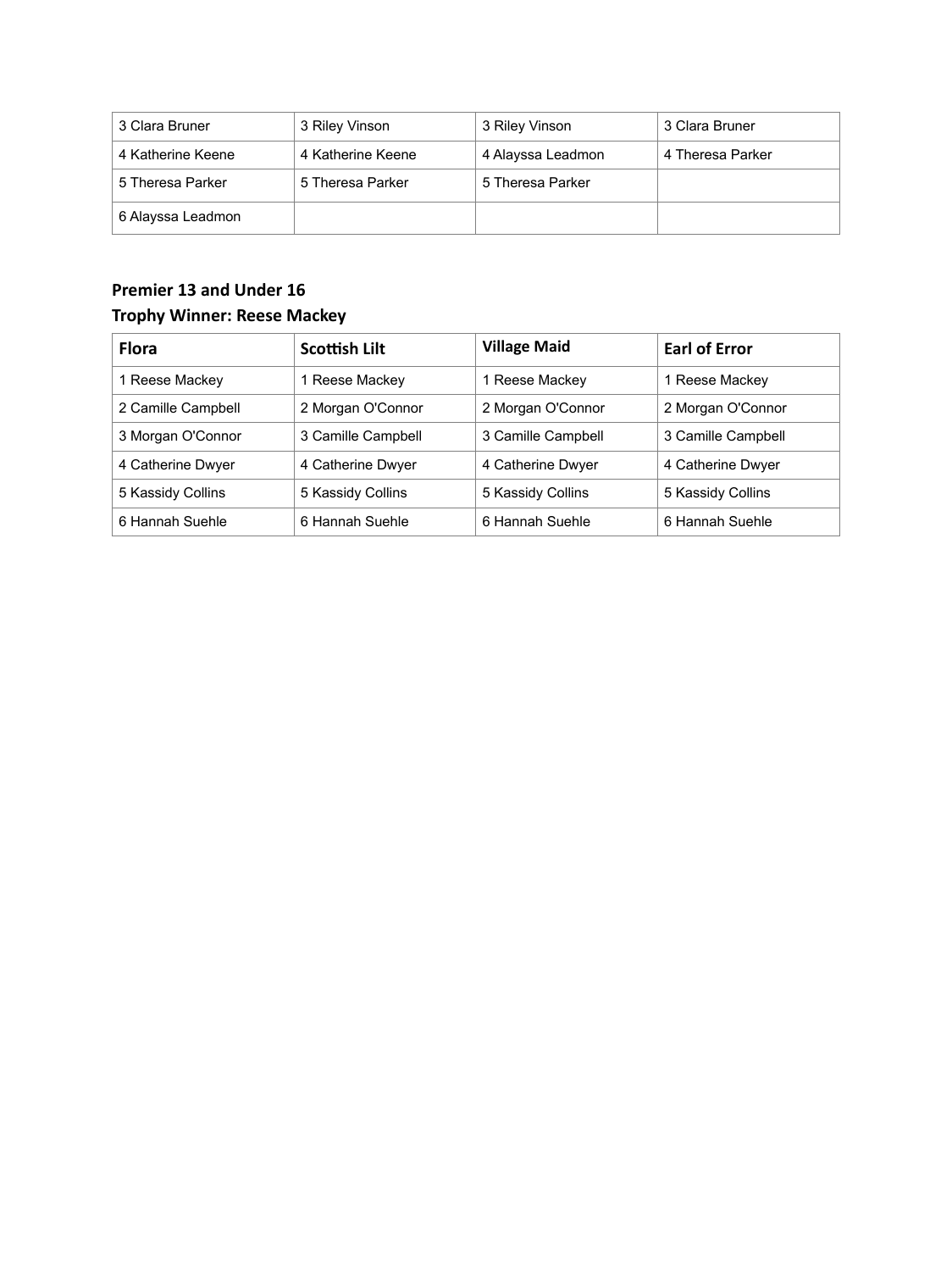### **Premier 16 and Under 21 Trophy Winner: Alayna Rubach**

| <b>Flora</b>         | <b>Scottish Lilt</b> | <b>Village Maid</b>  | <b>Earl of Error</b> |
|----------------------|----------------------|----------------------|----------------------|
| 1 Alayna Rubach      | 1 Alayna Rubach      | 1 Alayna Rubach      | 1 Alayna Rubach      |
| 2 Anna Floyd         | 2 Anna Floyd         | 2 Frances Laufer     | 2 Anna Floyd         |
| 3 Cami Reid          | 3 Frances Laufer     | 3 Anna Floyd         | 3 Frances Laufer     |
| 4 Frances Laufer     | 4 Cami Reid          | 4 Evelyn Fite        | 4 Evelyn Fite        |
| 5 Elisa Williams     | 5 Elisa Williams     | 5 Cami Reid          | 5 Cami Reid          |
| 6 Evelyn Fite        | 6 Evelyn Fite        | 6 Elisa Williams     | 6 Elisa Williams     |
| 7 Anna Lee Crowe     | 7 Anna Lee Crowe     | 7 Kilili-An Seltmann | 7 Kilili-An Seltmann |
| 8 Kilili-An Seltmann | 8 Kilili-An Seltmann | 8 Anna Lee Crowe     |                      |

#### **Premier 21 and Over Trophy Winner: Caroline Drummond**

| <b>Flora</b>        | <b>Scottish Lilt</b> | <b>Village Maid</b> | <b>Earl of Error</b> |
|---------------------|----------------------|---------------------|----------------------|
| 1 Caroline Drummond | 1 Caroline Drummond  | 1 Caroline Drummond | 1 Rhuna Wall         |
| 2 Rhuna Wall        | 2 Elaine Hinkel      | 2 Rhuna Wall        | 2 Caroline Drummond  |
| 3 Mairi Clow        | 3 Ruth Packard       | 3 Mairi Clow        | 3 Mairi Clow         |
| 4 Ruth Packard      | 4 Rhuna Wall         | 4 Elaine Hinkel     | 4 Elaine Hinkel      |
| 5 Elaine Hinkel     | 5 Greg Graf          | 5 Ruth Packard      | 5 Ruth Packard       |
| 6 Greg Graf         | 6 Mairi Clow         | 6 Ruth Suehle       | 6 Greg Graf          |
| 7 Ruth Suehle       | 7 Ruth Suehle        | 7 Carissa Koontz    | 7 Ruth Suehle        |
|                     | 8 Carissa Koontz     |                     |                      |

**Pre-Premier – Most Promising Novice Dancer Trophy Winner – Max Graf**

**Pre-Premier – Best Male Beginner Dancer Trophy Winner – Ian Suehle**

**Pre-Premier – Best Male Novice Dancer Trophy Winner – Max Graf**

**Premier – Best Male Dancer Trophy Winner – Greg Graf**

**Premier – Best Jr. Carolinas Dancer**